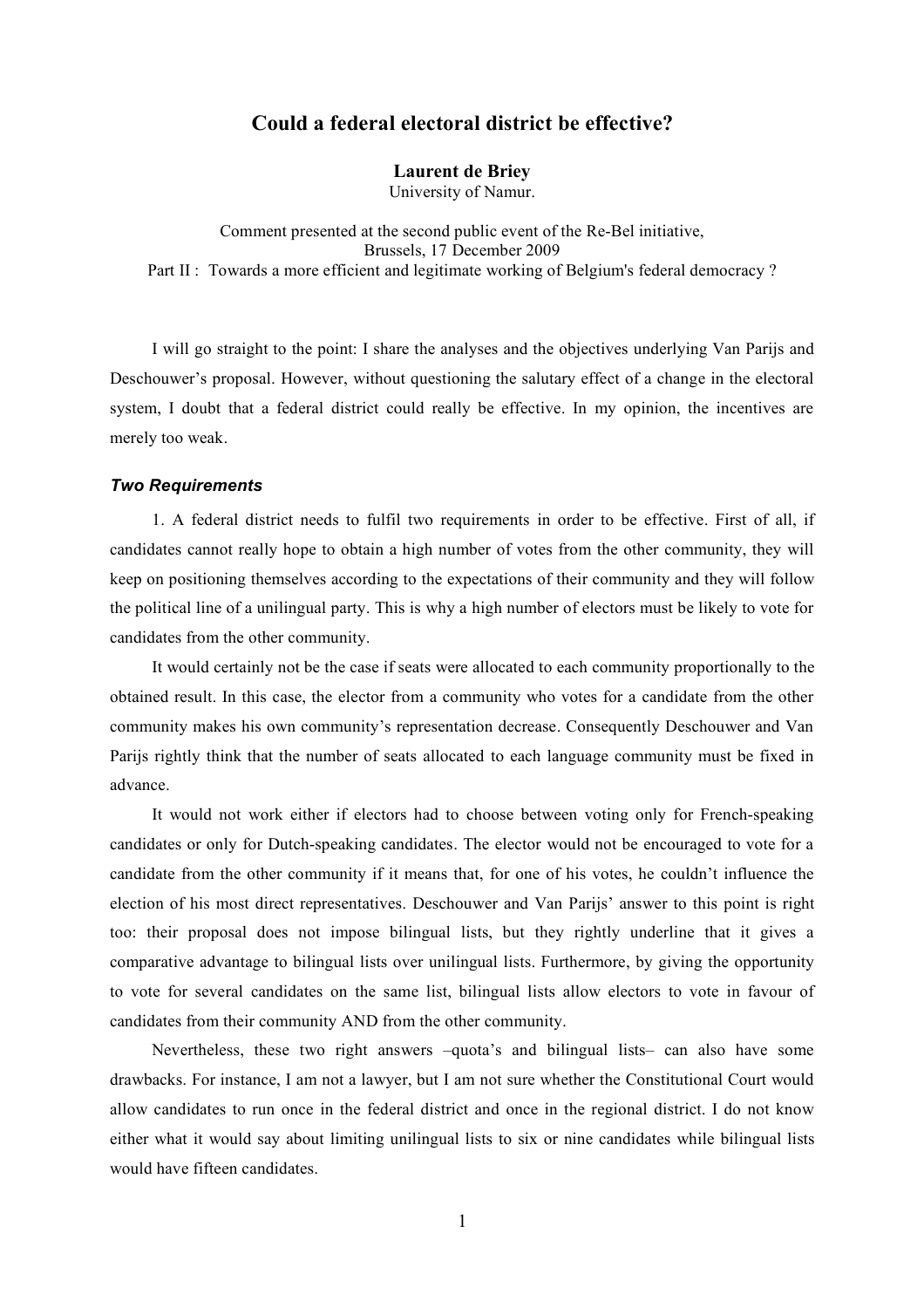Moreover, if quotas and bilingual lists are two *sine qua non* requirements for the efficiency of a federal district, there do not guarantee that a lot of electors would actually vote for candidates from the other community. Even worse, bilingual lists mean that, for a party, the potential external electors which means the electors of the other community- would essentially be the electors of the "brother" party. Indeed, it is really likely that a great majority of electors would first vote for candidates and for a party from their own community. They would only secondly think of voting -on the same list- for a candidate from the other community. Only well-informed electors, probably strongly committed to Belgium- would cast their vote mainly according to the accommodating attitude of candidates from the other community. I am afraid that a lot of proponents of the federal district wrongly generalise the way that they would vote themselves to the average elector.

2. The second requirement in order to create genuine incentives for candidates to take into consideration the concerns of the other community: parties and candidates must really have something to gain by accommodating those concerns.

It would hardly be the case with only fifteen seats at stake. The main political competition will not take place in the federal district but in the provincial ones in which the 90% of the seats will be allocated. In the best case, a party might hope to gain only one more seat. However, the ability of parties to influence the distribution of federal seats would be very weak and would overall depend on its brother party seduction power in its community and of what I call the "unpredictable last seats". Clearly, the light accommodating incentives created by the federal district will be wiped out by the stronger polarising incentives generated by local and unilingual districts.

## *The "Unpredictable Last Seats"*

I have just spoken about the "unpredictable last seats". In order to understand what I am talking about, let's have a look at the procedure described by Van Parijs and Deschouwer in order to allocate the fifteen federal seats:

The allocation of seats between the lists and the candidates can proceed using the standard d'Hondt system, under the constraint of the linguistic quota. That means that a list can have its next candidate elected, as long as he or she belongs to a language group for which the quota has not yet been reached. If this quota has been reached, the seat is allotted to the next candidate on the same list from the other language group. If the list is unilingual, the seat is allotted to the next list that can claim the seat and has candidates from that language group.<sup>1</sup>

 $\frac{1}{1}$ <sup>1</sup> See K. Deschouwer, P. Van Parijs, "A countrywide electoral district for the Belgium's federal Parliament" in *Electoral engineering for a stalled federation,* Rethinking Belgium, E-Book 4, 2009, p. 15, http://www.rethinkingbelgium.eu/rebel-initiative-files/ebooks/ebook-4/Lead-Piece.pdf.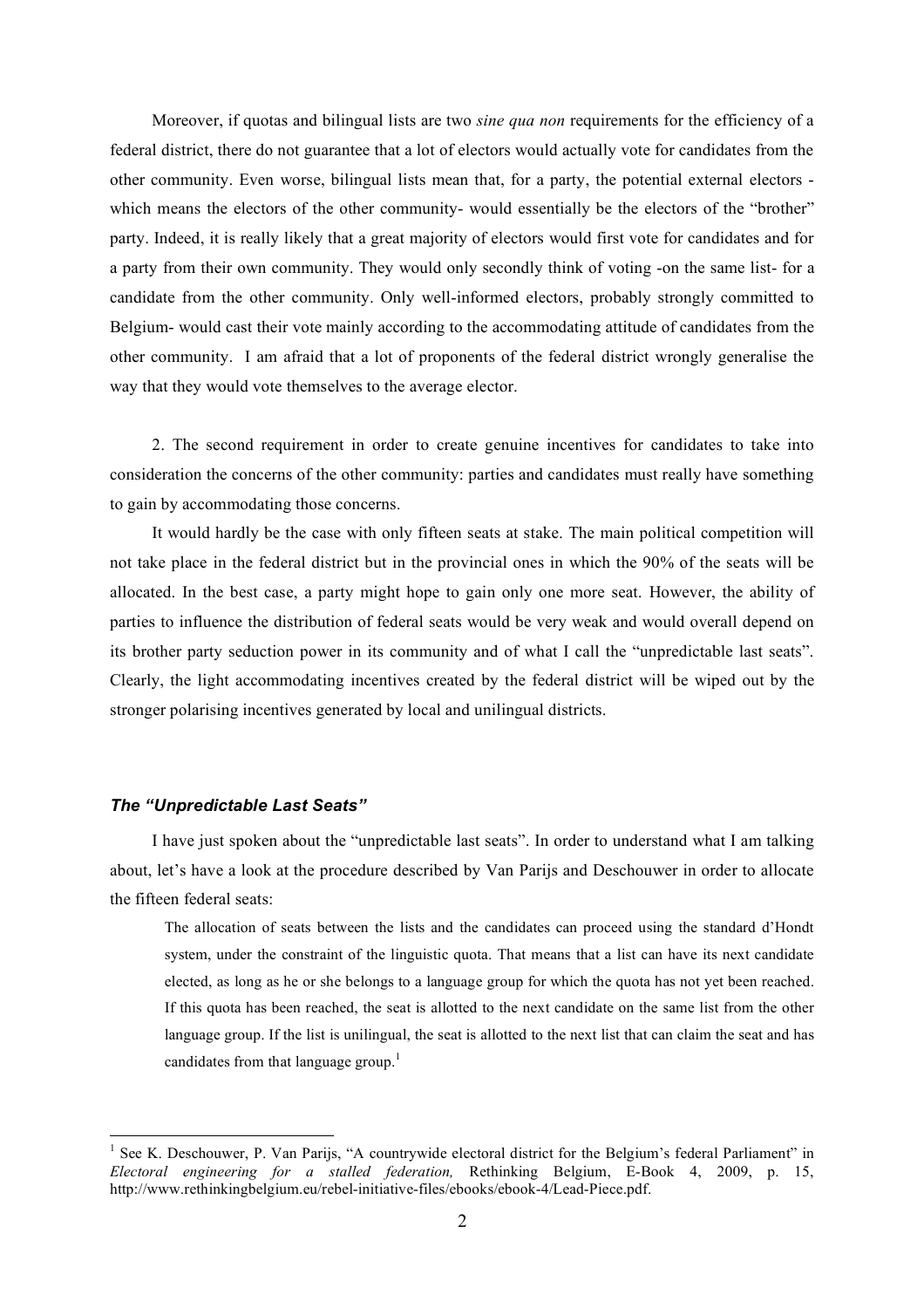I have carried out two simulations based on the results of the last election for the Senate<sup>2</sup>. Obviously, I can only sum up the votes obtained by the different parties and candidates in their own community. As I do not know how candidates would have been ranked on a bilingual list, I have to assume that there is no devolution of list votes –which means votes not for specific candidates but for the list as such. Consequently, seats are supposed to be allocated to candidates only according to the preferential votes cast in their favour. These limits imply that the following simulations do not make it possible to evaluate the federal district as such, but they underline the drawbacks of the proposed allocation procedure and the comparative advantage of bilingual lists.

The first simulation implies that parties from the same political family decide to put forward a bilingual list. The results are the following:

- 1. CD&V/NVA-cdH: 4 seats
- 2. VLD-MR: 4seats
- 3. SPA-PS: 4 seats
- 4.  $VB^3$ : 2 seats
- 5. GROEN-Ecolo: 1 seat

The distribution of the seat between parties which composed a bilingual list is not surprising  $either<sup>4</sup>$ .

| <b>Flemish parties (9 seats)</b> | <b>Frenchspeaking parties (6 seats)</b> |
|----------------------------------|-----------------------------------------|
| $CD&V/NVA: 3 \text{ seats}$      | $MR: 2 \text{ seats}$                   |
| $VLD: 2 \text{ seats}$           | PS: 2 seats                             |
| $VB: 2 \text{ seats}$            | cd $H: 1$ seat                          |
| SPA: 2 seats                     | Ecolo: 1 seat                           |

Nevertheless, the rule of quotas plays a decisive role. According to the preferential votes, the fourth seat for the list should be allocated to the cdH. However, as the French-speaking quota is already exceeded this seat goes to the CDV.

It should also be noted that if the socialist family has about some thousand votes less, the fourth seat of the CD&V/NVA-cdH list would be allocated before the third socialist seat. In this case, the French-speaking quota would not be exceeded and the cdH would get a second seat (and the last French-speaking seat). Then, the two last socialist seats would go to the SPA. The quota rule would lead to a very weird distribution of the seats for these political families:

<sup>&</sup>lt;sup>2</sup> See tables in appendixes.

<sup>&</sup>lt;sup>3</sup> A bilingual list composed of the two extreme-right parties, the Flemish *Vlaams Belang* and the Frenchspeaking *Front National*, is not really conceivable. Anyway, the results of the FN are so weak that they would not influence the seats distribution.

 $4$  This distribution would exactly be the same with only unilingual lists –see tables in appendixes.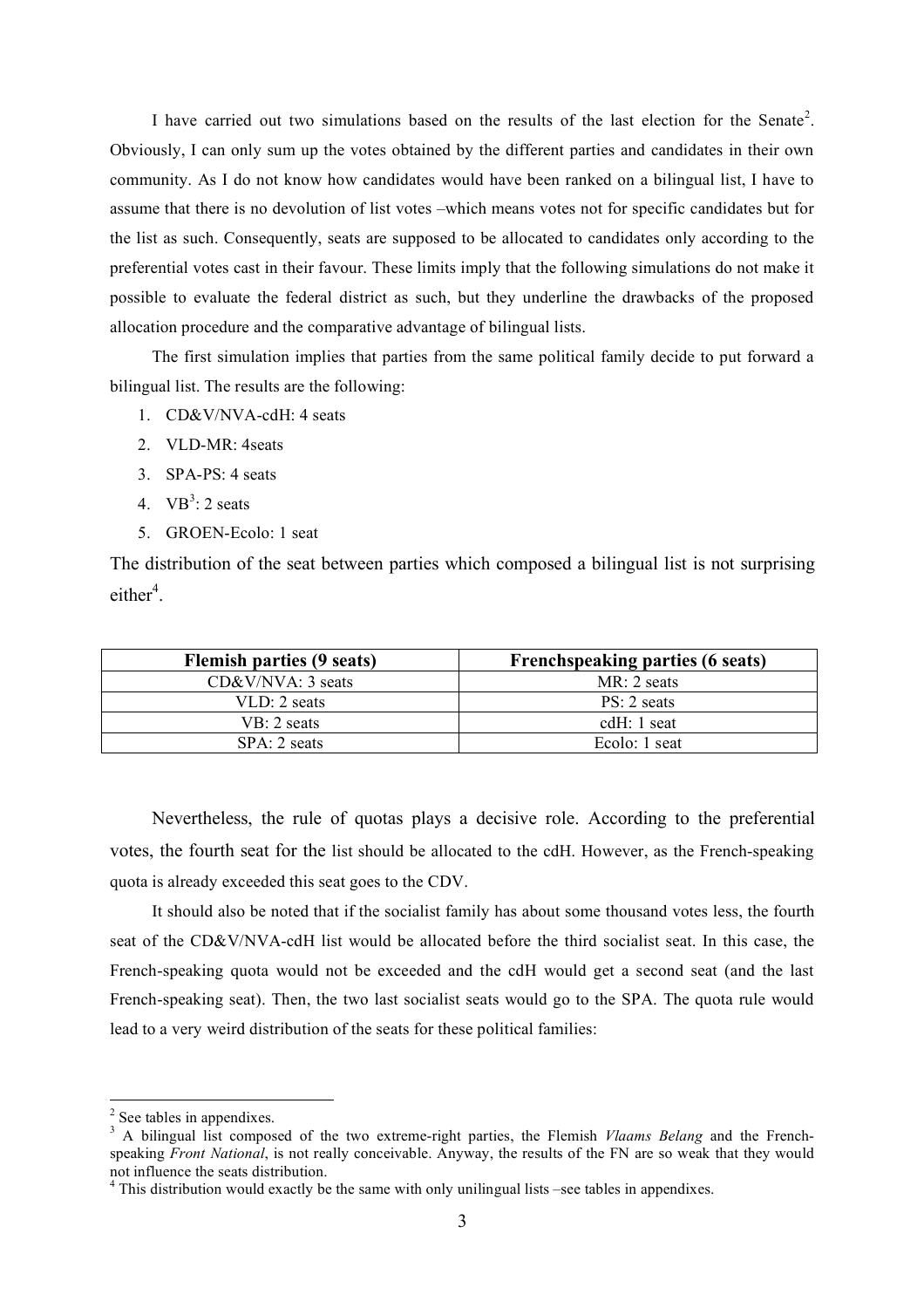| SPA: 3 seats                | $c dH$ :<br>2 seats |
|-----------------------------|---------------------|
| $CD&V-NVA: 2 \text{ seats}$ | PS:<br>1 seat       |

The second simulation leads to a similar distortion in the repartition of the seats among bilingual lists. It also underlines the comparative advantage of bilingual lists over unilingual list. The suppositions are identical to those of the first simulation, except that the two socialist parties do not form a bilingual list<sup>5</sup>. The results by political families are the following:

- 1. CD&V/NVA-cdH: 5 seats
- 2. VLD-MR $\cdot$  4 seats
- 3.  $SPA + PS: 3 \text{ seats}$
- 4. VB: 2 seats
- 5. GROEN-Ecolo: 1 seat

The socialist parties together loose a seat to the benefit of the CD&V/NVA-cdH list. It clearly demonstrates that the List-PR electoral system favours larger lists, such as bilingual lists. Logically, this seat should be lost by the smallest socialist party, the SPA. However, the quota rule plays a decisive role once again:

| <b>Flemish parties (9 seats)</b> | French-speaking parties (6 seats) |
|----------------------------------|-----------------------------------|
| $CD&V/NVA: 3 \text{ seats}$      | $MR: 2 \text{ seats}$             |
| $VLD: 2 \text{ seats}$           | cdH: $2$ seats                    |
| $VB: 2 \text{ seats}$            | $PS: 1$ seat                      |
| $SPA: 2 \text{ seats}$           | Ecolo: $1$ seat                   |

The cdH gets a second seat and the fourth seat of the CD&V/NVA-cdH list thanks to the eleventh coefficient. With the allocation of this seat, the French-speaking coefficient is already reached. Thus, the PS may not receive its second seat even if it has the fourteenth coefficient. The SPA takes advantage of this situation to get a second seat with the sixteenth coefficient. If a non socialist party had had this sixteenth coefficient, it would have meant that the socialist family would have obtained only two seats!

Clearly, with the procedure of allocation of the seats described by Van Parijs and Deschouwer, the quota rule has some hardly justifiable effects. In my opinion, the only way to avoid this kind of results is to allocate seats separately for each community. The electoral results of each party on a bilingual list should be calculated by counting only the ballot papers with at least one preferential vote in favour of a candidate from the voter's community or a list vote. But it actually means that there

 <sup>5</sup> <sup>5</sup> Caroline Gennez, president of the SPA, once declared that, in Wallonia, she would vote for Ecolo. It clearly shows the bad reputation of the PS in Flanders. Nevertheless, I am convinced that socialists would form a bilingual list if a federal district were implemented in future. Anyway, the simulations do not aim at anticipating what the practical results could be in a federal district, but at illustrating the theoretical failures of the proposed mechanism of allocation of the seats.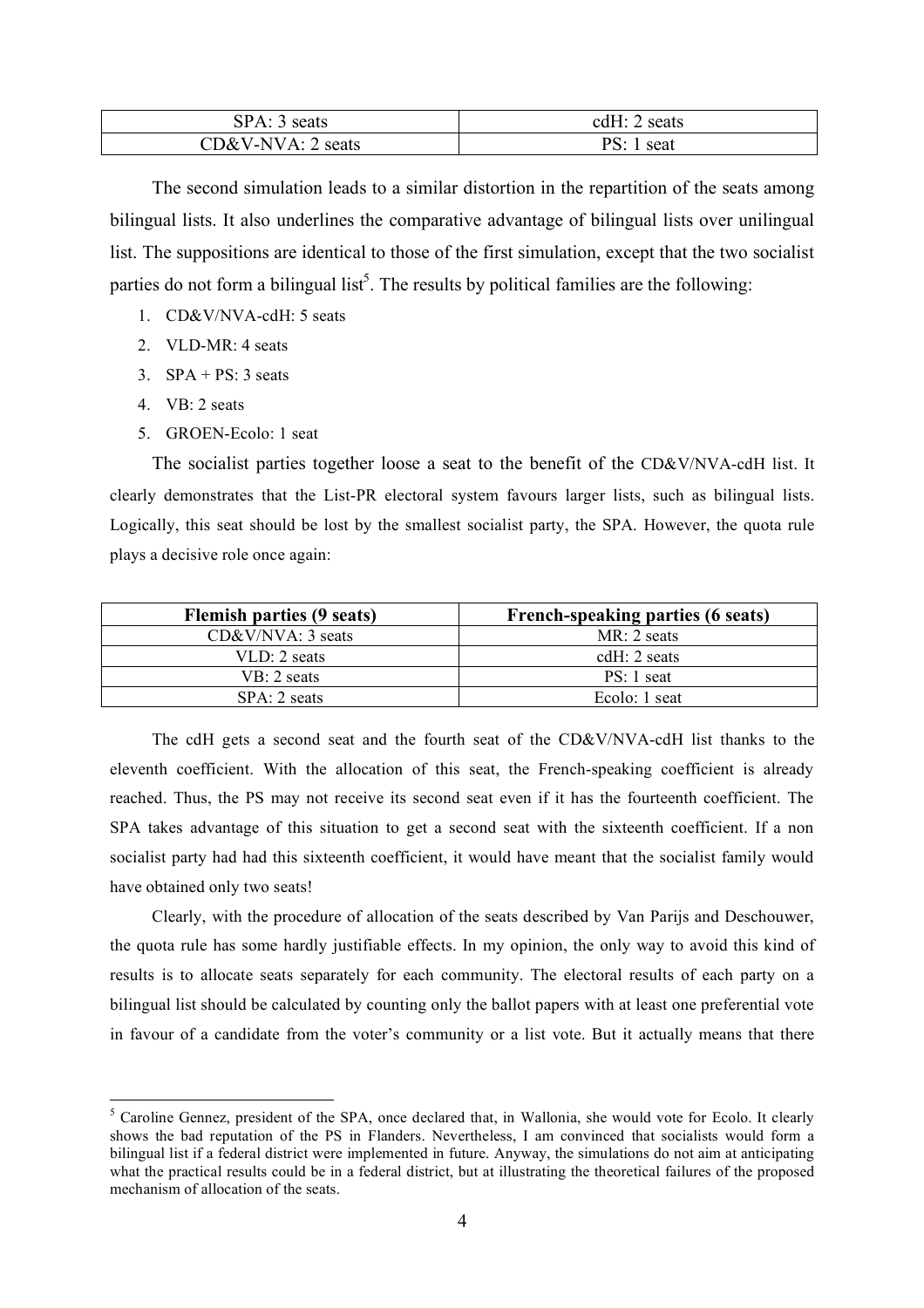would be two completely distinct elections and that each elector could take part in both elections only if he accepted to vote for two parties from the same political family.

#### *What Else? The Multiple Proportional Vote*

I agree with Van Parijs and Deschouwer's aims but I think this system needs stronger incentives if we want it to really be effective. Obviously, it could be suggested to increase the number of seats allocated in the federal district. So, why couldn't all seats be allocated in that district? Some drawbacks I have described would remain, but at least the incentives would be stronger. However, this solution may seem excessive, not to say unrealistic.

First of all, keeping a relative proximity between politicians and voters is seen as important. This is why local districts are necessary. Secondly, the system of linguistic quotas is not as weird as it seems. The quotas reflect that, in a consociational state, such as Belgium, it is deemed as important for each community to have its specific representatives.

However, oddly enough, with a federal district, the representatives of the minority are elected by an electorate who predominantly comes from the other community (at least for candidates of the minority). In my opinion, in a consociational system, politicians must remain the representatives of their own group and they should mainly be elected by the electors from their own community. This is why I am in favour of an alternative electoral system –the Multiple Proportional Vote or MPV– which limits the scope of the federal district, not to a percentage of the seats but to a percentage of the votes.

MPV is best defined by the three following features:

(1) The representatives of the different communities within society are elected separately by using a List-PR electoral system.

(2) Those representatives are elected not only by the voters from their own group, but also by the voters of every other group within society.

(3) The value of the total of all internal votes is higher than the value of the total of all external votes.

Concretely, in Belgium, it means that, such as for the federal district, each elector receives two ballot papers. The first is used to vote within the home district, such as it is currently the case. However, with the second one, voters choose between political parties from *the other community*<sup>6</sup>. It is, in the simplest version of the MPV, a system of closed lists: the elector casts its external votes for a party as a whole and not for a candidate.

 <sup>6</sup>  $6$  This point is crucial. In order to create genuine incentives, we need an electoral system in which electors don't have to choose between candidates from their community and from the other one. As suggested by Andeweg during the ReBel event of December 17th, we can not expect vegetarians to choose a dish with meat if there are vegetarian dishes on the menu. If we really want vegetarians to eat meat, they must not have any other choice.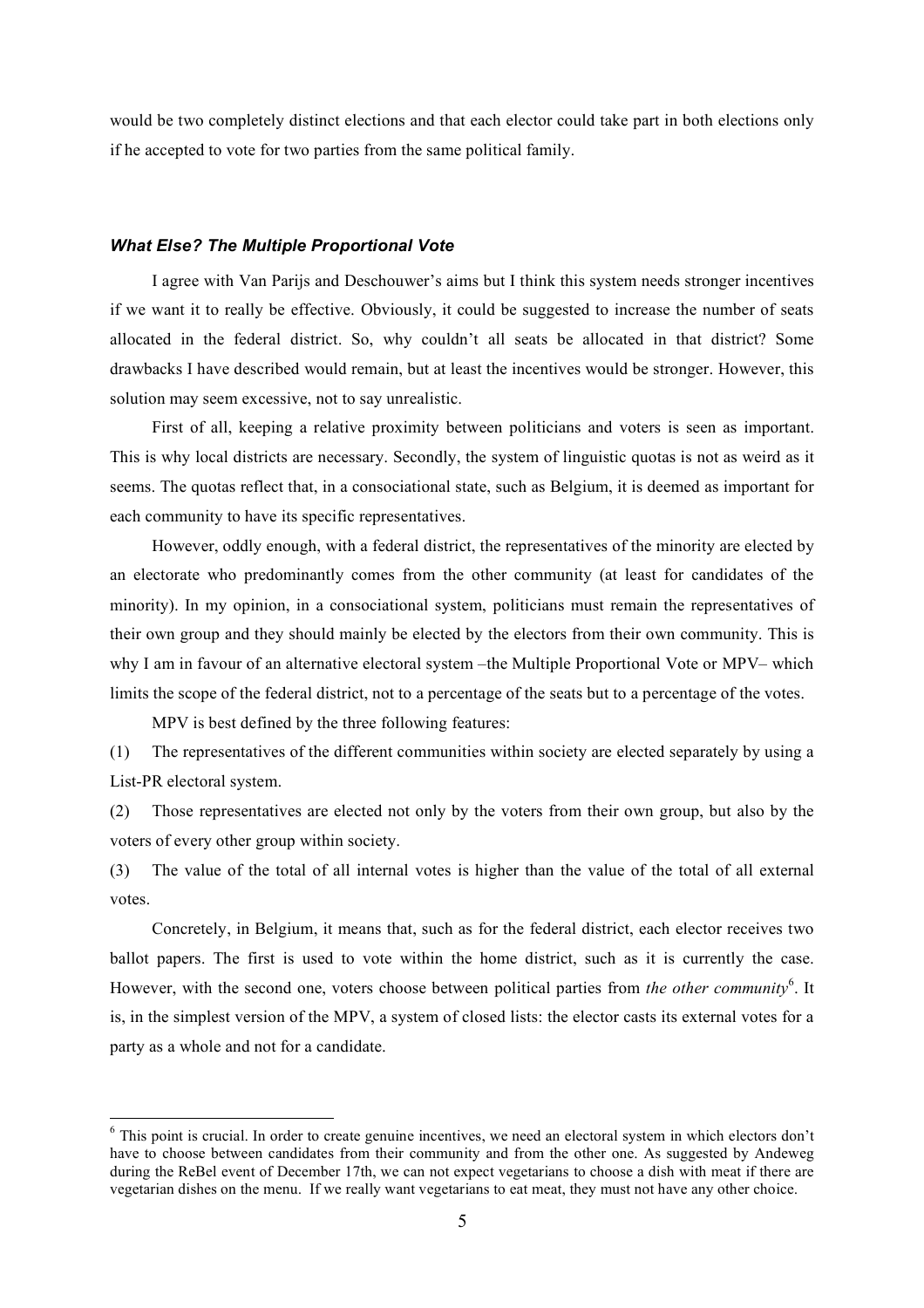The votes that parties obtain within the other language community are totalled and then divided by a reduction coefficient –let's say 4. Afterwards, they are shared out between the different provincial districts, proportionally to their size, and added to the votes cast within these districts in order to obtain the final electoral result.

Using the MPV, every representative still represents his own community, but is encouraged to defend its point of view while remaining open to the other community. That is why the reduction coefficient must be high enough to make sure that the weight of the votes cast by the other community remains lower than the weight of the votes cast within the candidate's community, but it must not to be excessive to preserve accommodating incentives.

As I do not have enough space to present MPV in details, I would only like to underline the difference of efficiency between MPV and the federal district by reacting to three objections raised by Deschouwer and Van Parijs.

First of all, they regret that MPV uses closed lists for the external votes. Actually, MPV could also work with open lists. The Flemish liberal deputy, Sven Gatz, has precisely introduced a bill in order to implement MPV with open lists for the election of the Parliament of Brussels capital-region. However, I think that using closed lists for external votes is not only easier, but it also avoids that a party uses a more accommodating candidate to catch votes that will serve to elect a less accommodating candidate who would have a lot of internal preferential votes. With closed lists, it is up to the party as a whole to become more accommodating in order to gain external votes.

Secondly, Deschouwer and Van Parijs also regret that MPV does not make it possible to draw up bilingual lists. But they also consider that MPV would lead to deals between political parties, whereby a party would tell its voters to vote for the brother party. This would mean that political parties with a smaller brother party will never accept the system. This could be right, but it would *a fortiori* be the case for the bilingual lists favoured by the federal district, since bilingual lists are precisely a kind of strong deal between political parties. For a political party without brother party (this usually means strongly regionalist parties), MPV is even worse than a federal district, precisely because the accommodating incentives are stronger with MPV. Nevertheless, those parties will never agree with both the MPV and the federal district.

Finally, Deschouwer and Van Parijs criticize the reduction coefficient for the external votes because, contrarily to what would happen with a federal district, the votes of an elector from the other community would matter less to a candidate than a vote of someone from his own community. However, they forget that, according to them, the candidates in the federal district also run for election in a regional district. It means that, if only ten percent of the seats are allocated in the federal district, external electors does not matter four times less, but at least twenty times less than internal electors. Actually, the weight of external votes upon the global result of a party when using a federal district and MPV is the clearest sign of the respective strength of the accommodating incentives created by both systems.